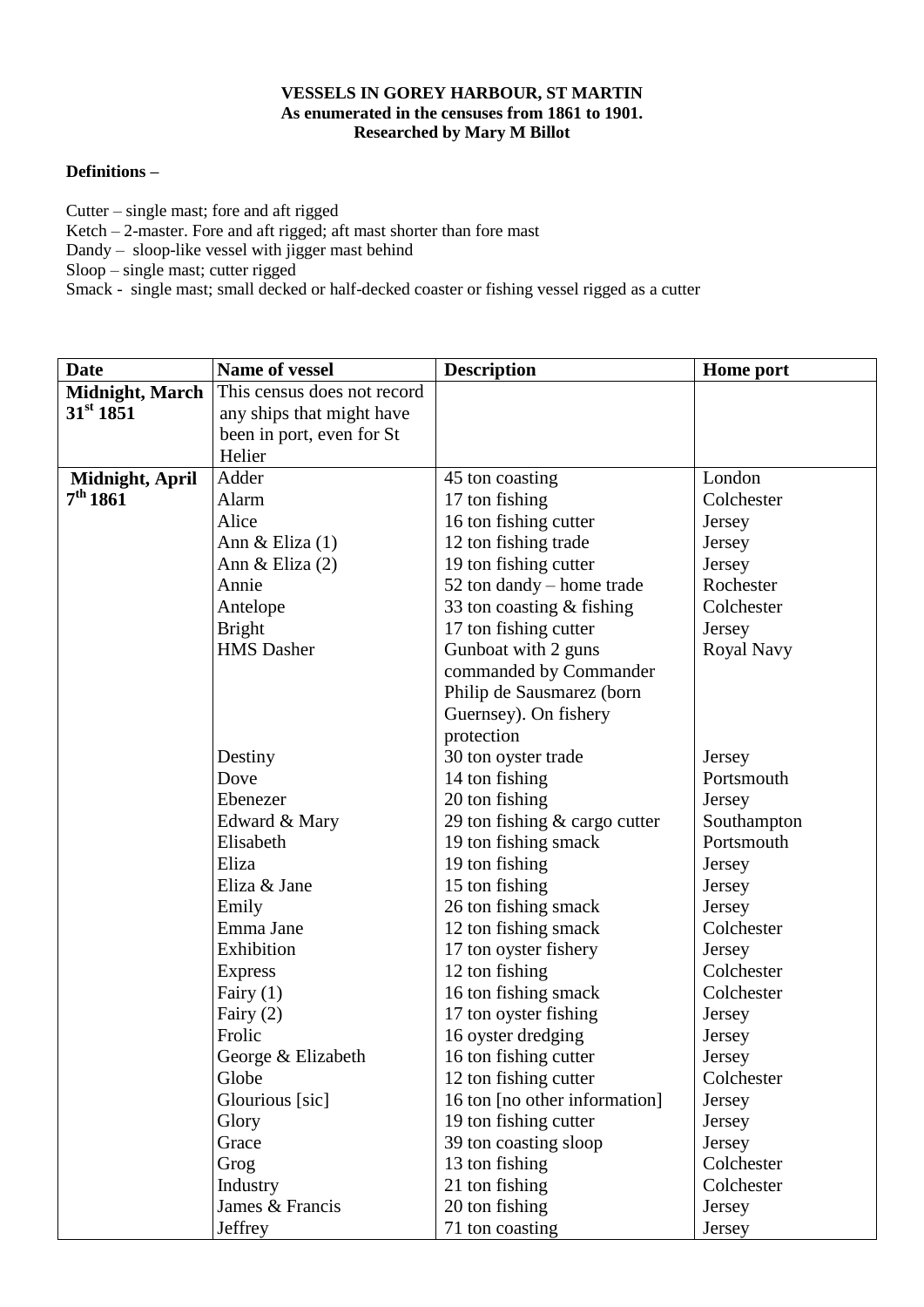|                                         | Jemima               | 12 ton fishing cutter                | Jersey     |
|-----------------------------------------|----------------------|--------------------------------------|------------|
|                                         | Jolly                | 19 ton fishing cutter                | Jersey     |
|                                         | Kate Ann             | 18 ton fishing                       | Colchester |
|                                         | King                 | 67 ton coasting                      | Jersey     |
|                                         | La Cloch [sic]       | 11 ton fishing cutter                | Jersey     |
|                                         | Loyal                | 12 ton oyster fishery cutter         | Jersey     |
|                                         | Native               | 17 ton oyster fishery smack          | Jersey     |
|                                         | Nonpareil            | 25 ton coasting $&$ fishing          | Jersey     |
|                                         | Paul                 | 17 ton oyster dredging cutter        | Jersey     |
|                                         | <b>Plenty Time</b>   | 27 ton fishing cutter                | Jersey     |
|                                         | Pomona               | 10 ton fishing                       | Colchester |
|                                         | Pride                | 18 ton fishing                       | Jersey     |
|                                         | <b>Risk</b>          | 13 ton fishing cutter                | Jersey     |
|                                         | Rochford             | 8 ton fishing vessel                 | Colchester |
|                                         | S.F.                 | 17 ton fishing cutter                | Jersey     |
|                                         | Samuel & Mary        | 23 ton coasting $&$ fishing          | Jersey     |
|                                         | Sea Seal             | 17 ton fishing cutter                | Jersey     |
|                                         | Signet               | 13 ton fishing cutter                | Colchester |
|                                         | Spray                | 20 ton fishing smack                 | Colchester |
|                                         | <b>Star</b>          | 18 ton fishing cutter                | Jersey     |
|                                         | <b>Start</b>         | 17 ton oyster & fishery smack        | Jersey     |
|                                         | Susan & Jane         | 17 ton fishing cutter                | Jersey     |
|                                         | Swallow              | 17 ton oyster dredging cutter        | Jersey     |
|                                         | Thrifty              | 22 ton oyster fishing                | Jersey     |
|                                         | Two Brothers         | 13 ton oyster fishing                | Jersey     |
|                                         | Umpire               | 21 ton fishing                       | Jersey     |
|                                         | Vivid                | 17 ton fishing                       | Jersey     |
|                                         | Volant               | 11 ton fishing cutter                | Colchester |
|                                         | Welcome              | 20 ton dredging (oyster)             | Jersey     |
|                                         | Wisdom               | 23 ton fishing & coasting            | Jersey     |
|                                         | Wonder               | 19 ton fishing cutter                | Jersey     |
| Midnight, April                         | Edwin & Sarah        | 28 ton fishing cutter                | Jersey     |
| 2nd 1871                                | Matchless            | 38 ton coasting ketch                | Portsmouth |
| Midnight, April                         | <b>HMS</b> Dasher    | Small vessel commanded by            | Royal Navy |
| $3^{\rm rd}$                            |                      | Commander Charles V. Anson.          |            |
| 1881                                    |                      | Probably on for fishery              |            |
|                                         |                      | protection                           |            |
|                                         | Elfine               | 24 ton cutter - French trade.        | Jersey     |
|                                         | Lily                 | 23 ton cutter - French trade         | Jersey     |
|                                         | Ocean Queen          | 149 ton vessel - home trade. On      | Jersey     |
|                                         |                      | April $3rd$ , she was in St Brieuc,  |            |
|                                         |                      | <b>Brittany</b>                      |            |
|                                         | Prairie Flower       | 58 ton coasting ketch. On April      | Jersey     |
|                                         |                      | $3rd$ , she was in St Malo, Brittany |            |
|                                         | Queen of the Isle    | 81 ton coasting ketch                | Jersey     |
|                                         | <b>Raulin Ruby</b>   | 7 ton fishing cutter                 | Jersey     |
|                                         | Souvenir             | 17 ton fishing cutter                | Jersey     |
|                                         | Alzina               | 20 ton sailing cutter - home         | Jersey     |
| Midnight, April<br>$5^{\text{th}}$ 1891 |                      | trade. On April $5th$ she was in     |            |
|                                         |                      | Portbail, Brittany                   |            |
|                                         | <b>Brave</b>         | 29 ton sailing cutter - home         | Jersey     |
|                                         |                      | trade                                |            |
|                                         | <b>HMS</b> Mistletoe | Screw gunboat $2nd$ class            | Royal Navy |
|                                         |                      |                                      |            |
|                                         |                      | commanded by Commander               |            |
|                                         |                      | Henry W.A. Littledale. On            |            |